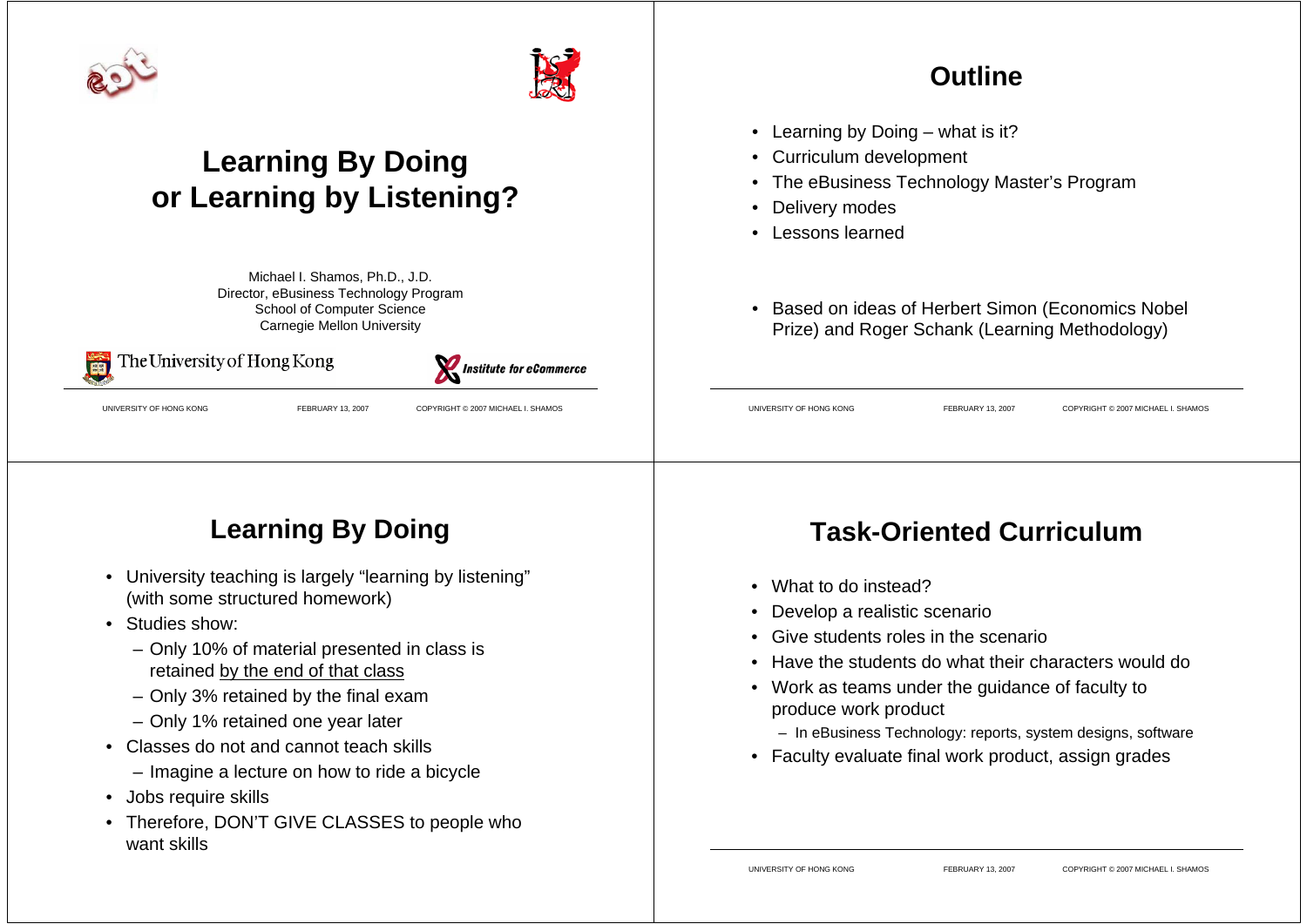#### **Creating a Curriculum**

- Faculty (often 10 or more) meet regularly to devise a list of skills all students should possess
- Once the skill list is agreed, faculty create tasks
- Each task requires mastery of at last one skill, usually several
- Students work full-time on each task in teams, usually for 2-3 weeks
- Output
	- Professional work-product
	- Public persuasive presentation
	- Individual evaluations

#### **The Task Matrix**

- •Rows are skills from the skill list
- Columns are tasks
- Each skill is required in at least one task, so each row must have at least one X
- There are usually far more skills than tasks (e.g. 50 vs. 16)

|         | Task 1 | Task 2 | Task 3 | Task 4 | . |
|---------|--------|--------|--------|--------|---|
| Skill 1 |        |        | X      |        |   |
| Skill 2 |        | x      |        |        |   |
| Skill 3 |        |        |        |        |   |
| Skill 4 |        |        |        | x      |   |
| .       |        |        |        |        |   |

UNIVERSITY OF HONG KONG FEBRUARY 13, 2007 COPYRIGHT © 2007 MICHAEL I. SHAMOS

### **Task Materials**

UNIVERSITY OF HONG KONG FEBRUARY 13, 2007 COPYRIGHT © 2007 MICHAEL I. SHAMOS

- Each task begins with a problem statement, assignment or memo
- The students are given an overview of the field pertinent to the task (a lecture)
- The task is explained in detail
- A large body of references (many irrelevant) is provided
- A "step-by-step guide" is created to provide a starting point

### **Metaskills**

- Team formation and management
- Accommodating different talents, background, cultures
- Interpreting ill-formed and incomplete problem statements
- Triage: dividing reference material into three categories:
	- Irrelevant
	- Clearly relevant
	- Possibly relevant, therefore requiring further attention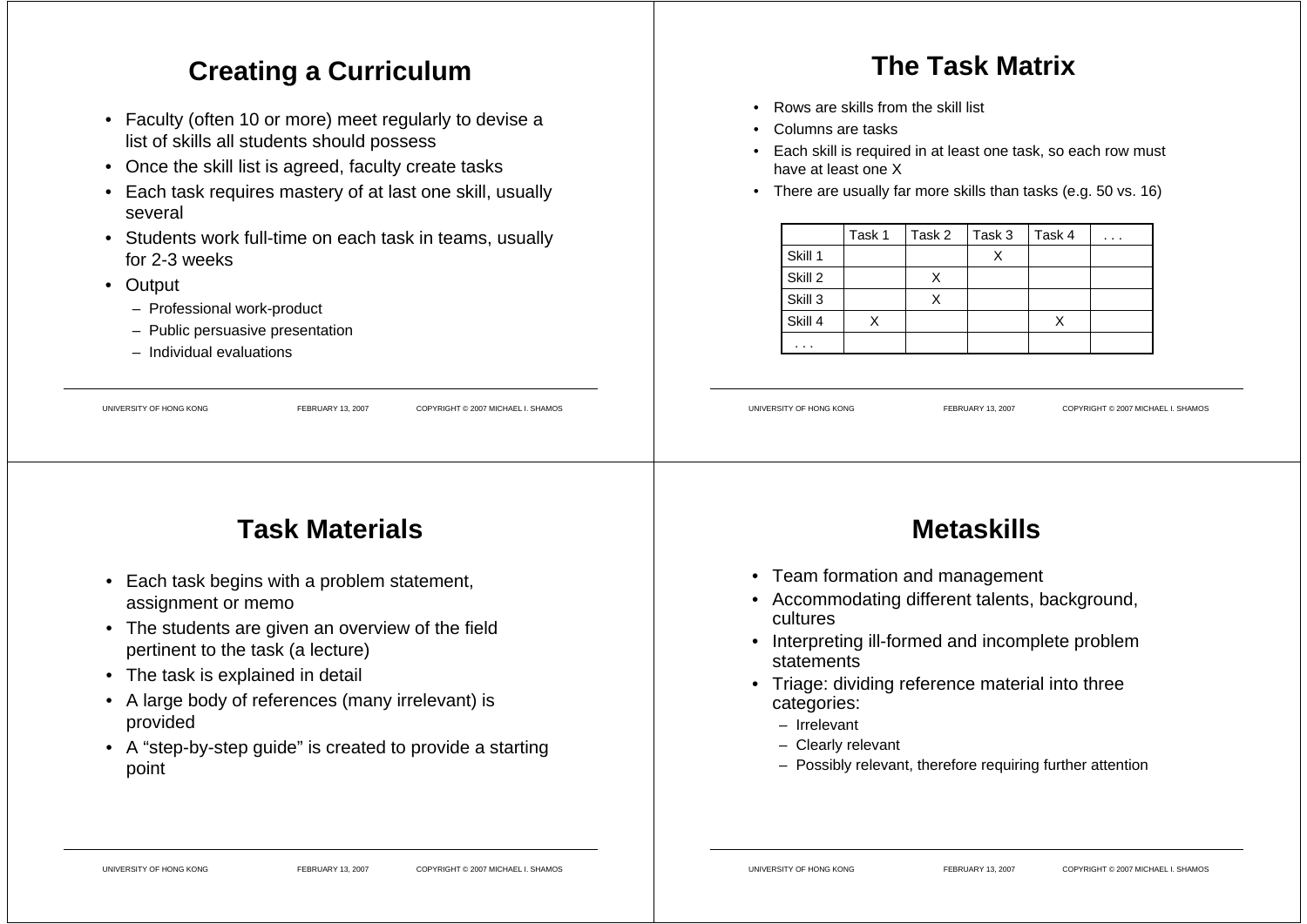#### **Metaskills**

- Consulting skills
- •Presentation skills
- •Time management
- Dealing with illness, personal crises & difficulties
- HOW TO LEARN, instead of HOW TO BE TAUGHT

### **eBusiness Technology**

- Master of Science in Information Technology (MSIT)
- Program objective:
	- Graduates who can design and direct implementation of eBusiness systems
- Program orientation
	- Not a business degree, but a technology degree immersed in business applications
- Job objective
	- Manage eBusiness system development
	- eBusiness consulting
	- Startups

UNIVERSITY OF HONG KONG FEBRUARY 13, 2007 COPYRIGHT © 2007 MICHAEL I. SHAMOS UNIVERSITY OF HONG KONG FEBRUARY 13, 2007 COPYRIGHT © 2007 MICHAEL I. SHAMOS

### **ebConsultants LLP**

- Students are beginning employees in the eBusiness Task Force of ebConsultants LLP
- They report to Ajit Singh, Director of eBusiness **Consulting**
- Dr. Singh reports to Jocelyn Whitney, Managing Partner
- The faculty are also consultants to ebConsultants
- Receive realistic assignments come from Dr. Singh
- Everything is realistic

#### **ebConsultants LLP**

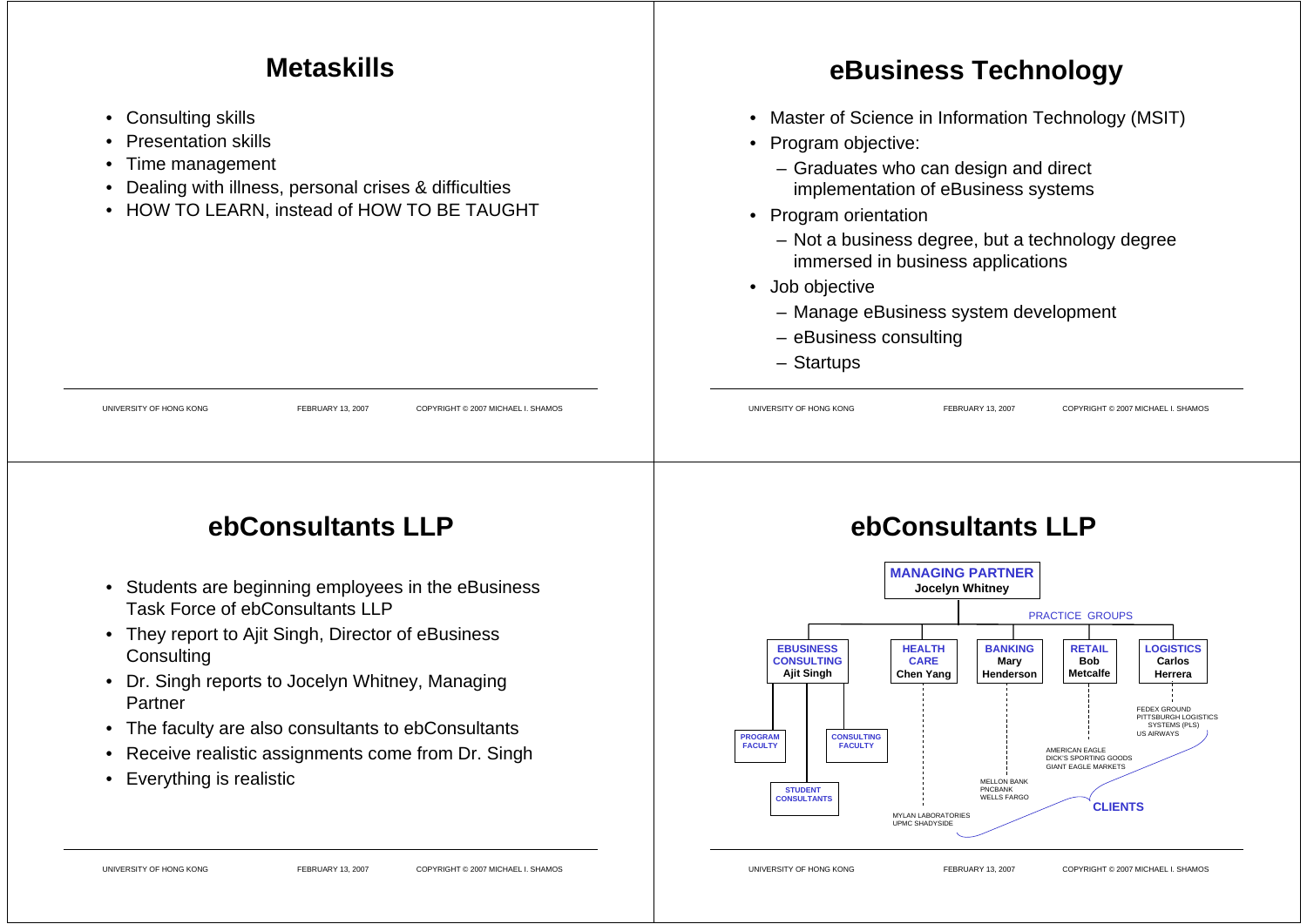#### **Program Design**

- 16 tasks
- No eBusiness classes
	- Students learn as teams with guidance from faculty
- Everyone takes one course per semester
	- Fall: 15-600 Introductory/Intermediate Programming
	- Spring: Elective
	- Summer: Elective
- 1 Practicum (8 weeks)

UNIVERSITY OF HONG KONG FEBRUARY 13, 2007 COPYRIGHT © 2007 MICHAEL I. SHAMOS

### **Program Structure**

- Teams of five
- Rotate through all 4 practice groups
- Team composition changes each quarter
- Tasks start with a task memo
- Work product is joint
- Tasks end with a presentation to the "client"

### **eBusiness Tasks**

| 1<br>2          | Ubiquitous computing<br><b>Requirements Analysis</b> |                              |
|-----------------|------------------------------------------------------|------------------------------|
| 3               | <b>Contextual Design</b>                             | <b>HFAITH</b><br><b>CARE</b> |
|                 |                                                      |                              |
| 4               | User Interface Design and Testing                    |                              |
| 5               | Database and Detailed Design                         |                              |
| 6               | Network Infrastructure, Wireless                     | <b>BANKING</b>               |
| 7               | <b>Web Services</b>                                  |                              |
| 8               | Web Application Development                          |                              |
| 9               | ERP, Supply Chain                                    |                              |
| 10              | Privacy Technology                                   |                              |
| 11              | Discovery Technology                                 | <b>RETAIL</b>                |
| 12 <sup>2</sup> | Data Mining                                          |                              |
| 13              | <b>Information Security</b>                          |                              |
| 14              | Mobile eCommerce                                     |                              |
| 15              | Negotiation                                          | <b>LOGISTICS</b>             |
| 16              | ePayment                                             |                              |
|                 |                                                      |                              |

#### **eBusiness Curriculum Development**

- Staff: 10 faculty (9 Computer Science, 1 Business), 3 educational specialists, 3 scenario writers
- Development time: 1 year
- Cost: \$1 million
- Eventually produced list of 51 skills; took 3 months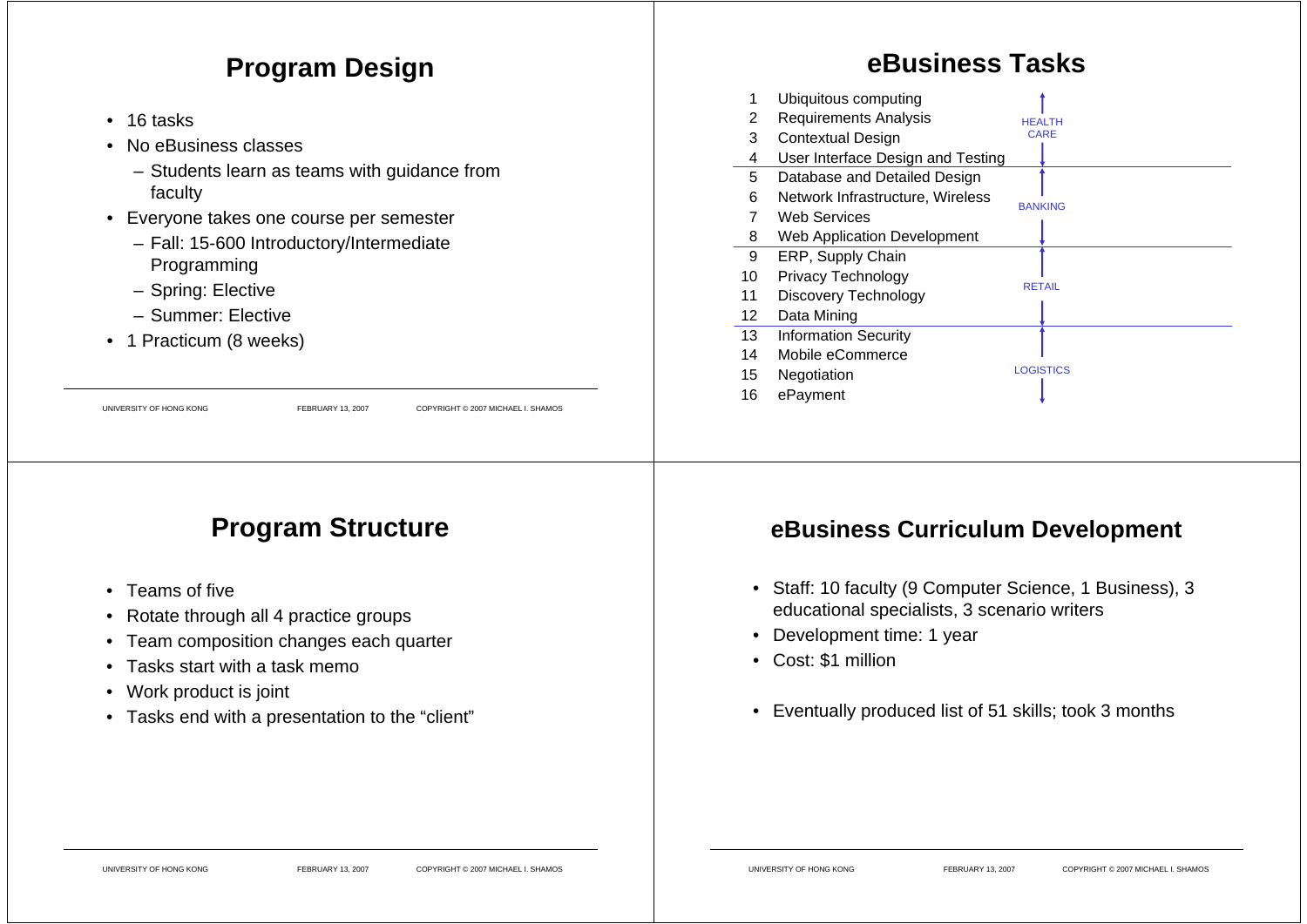### **Grading**

- Fundamental problem: how to give fair individual grades for group projects
- Consulting faculty (task experts) evaluate work product
- Program faculty evaluate metaskills
- Consulting faculty generate grades
- ONLY POSSIBLE GRADES: A, B, C, F
- F in any task means the task must be repeated

### **Task Grading**

|                                     | Team<br>Evaluation<br>(1/2) | Individual<br>Evaluation<br>(1/2) |
|-------------------------------------|-----------------------------|-----------------------------------|
| Technical<br><b>Skills (2/3)</b>    | 1/3                         | 1/3                               |
| Professional<br><b>Skills (1/3)</b> | 1/6                         | 1/6                               |

UNIVERSITY OF HONG KONG FEBRUARY 13, 2007 COPYRIGHT © 2007 MICHAEL I. SHAMOS

### **Practicum**

UNIVERSITY OF HONG KONG FEBRUARY 13, 2007 COPYRIGHT © 2007 MICHAEL I. SHAMOS

- A real problem supplied by a real, paying company
- 8 weeks long
- US \$10,000 prize for the winning team, determined by independent judges
- We have done over 40 practicums in the past 7 years

#### **eCommerce Practicum**

• A real problem from a real company that pays real money for a solution. 33 Practicums from 24 sponsors: